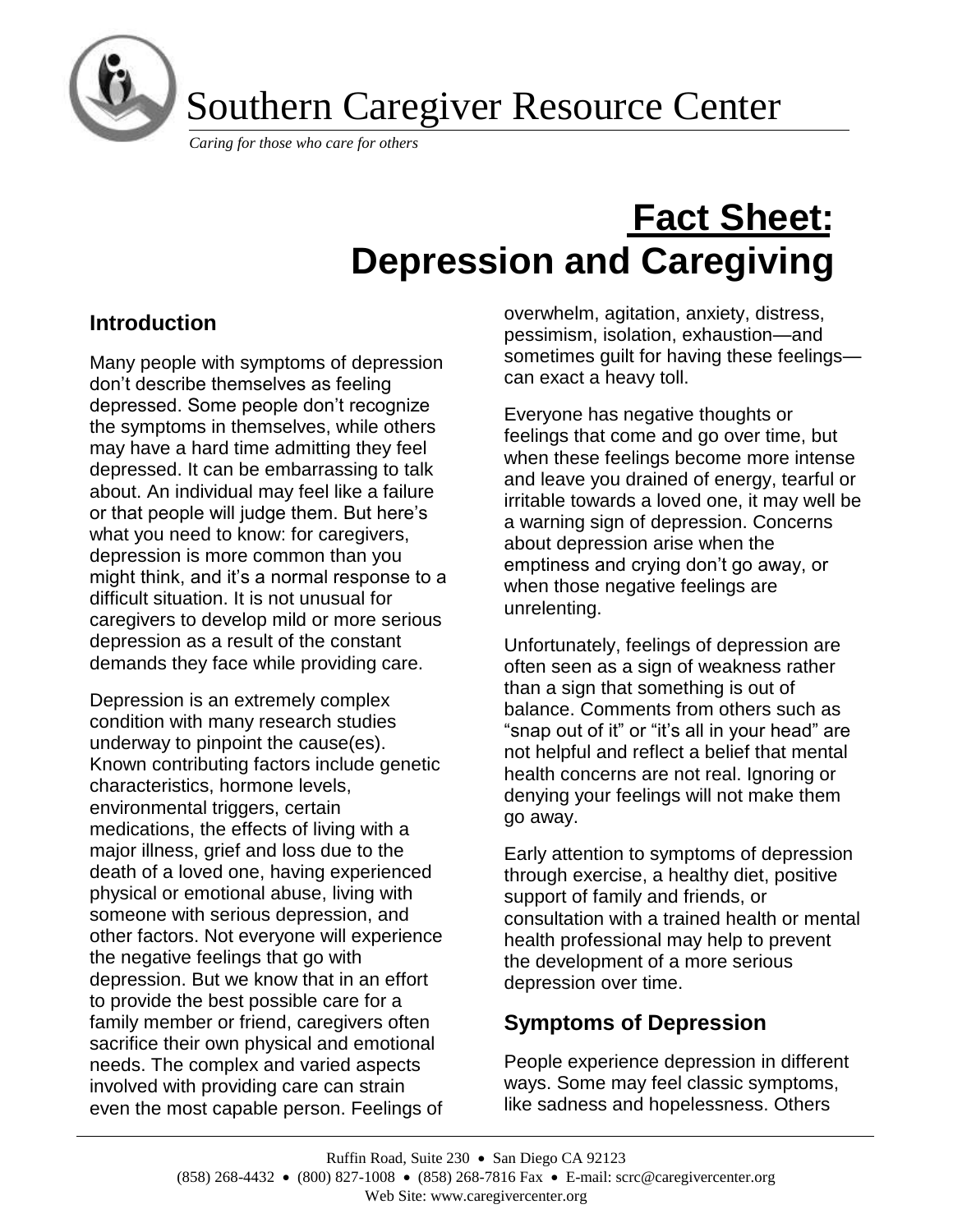may have signs that you might not equate with depression, such as extreme fatigue or irritability. The type and degree of symptoms vary by individual and can change over time. Consider these common symptoms of depression. Have you experienced any of the following for longer than two weeks?

- Feeling sad, tearful, empty, hopeless
- Changes in eating habits—weight loss and no appetite or cravings with weight gain
- Changes in sleep—too much sleep or not enough
- Feeling tired all the time, difficulty being motivated to do anything
- A loss of interest in people and/or activities that once brought you pleasure
- Feeling numb
- Becoming easily agitated or angered
- Feeling that nothing you do is good enough
- Increase in alcohol or drug consumption
- Excessive time on the internet
- Trouble focusing, thinking, or planning—as if your head was filled with fog
- Neglecting your physical well-being and appearance
- Thoughts of running away, or escaping from the situation
- Thoughts of death or suicide, ideas of how to end your life
- Ongoing physical symptoms that do not respond to treatment, such as headaches, digestive disorders, and chronic neck and back pain

# **Special Caregiver Concerns**

**Caring for a person with dementia can be all consuming.** Researchers have found that a person who provides care for someone with dementia is twice as likely to suffer from depression as a person providing care for someone without dementia. Not only do caregivers spend significantly more hours per week providing care, they report more employment problems, personal stress, mental and physical health problems, lack of sleep, less time to do the things they enjoy, less time to spend with other family members, and more family conflict than nondementia caregivers. As stressful as the deterioration of a loved one's mental and physical abilities may be for the caregiver, dealing with dementia-related behavior is an even bigger contributor to developing depression. Dementia-related symptoms such as wandering, agitation, hoarding, embarrassing conduct, and resistance or non-cooperation from the loved one makes every day challenging and makes it harder for a caregiver to get rest or assistance in providing care. The more severe the case of dementia, the more likely the caregiver is to experience depression. It is critical for caregivers, especially in these situations, to receive consistent and dependable support and respite.

**Women experience depression at a higher rate than men.** Women, primarily wives and daughters, provide the majority of caregiving. In the United States, approximately 12 million women experience clinical depression each year, at approximately twice the rate of men. If you think depression is all in your head, think again. Physical factors like menopause, childbirth, PMS, thyroid disease, and nutritional deficiencies in iron, vitamin D and Omega-3 fatty acids can all cause depression.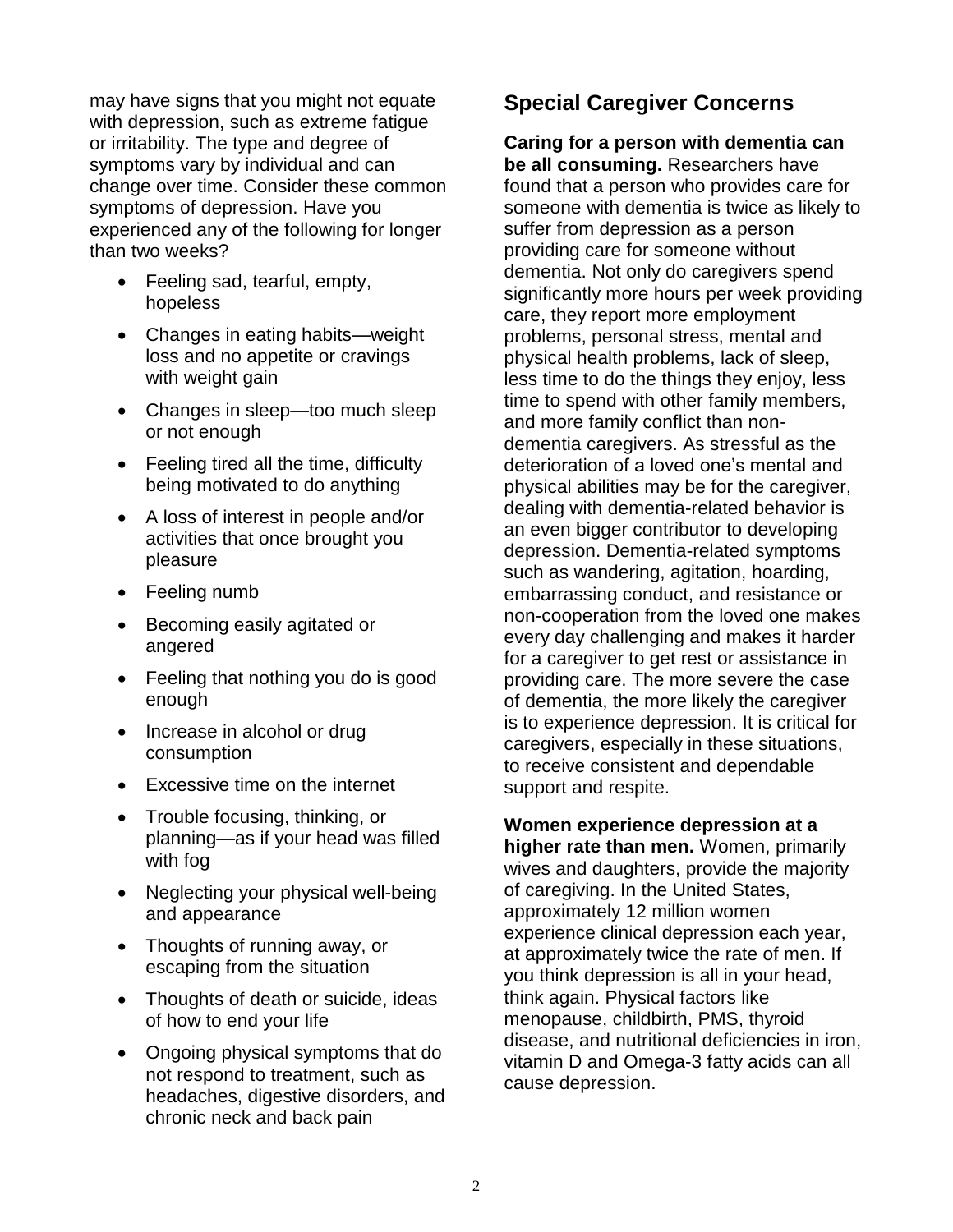A Mental Health America study found that many women do not seek treatment for depression because they are embarrassed or in denial about being depressed. In fact, 41% of women surveyed cited embarrassment or shame as barriers to treatment. Keep in mind that doctors have heard it all. It is important to both your mental and physical health to get a complete physical exam. Take time during the exam to bring up the subject of depression if you suspect you are experiencing symptoms of depression.

**Men who are caregivers deal with depression differently.** Men are less likely to admit to depression and doctors are less likely to diagnose depression in men. Men will more often "self-treat" their depressive symptoms of anger, irritability, or feelings of powerlessness with alcohol or overwork. Although male caregivers tend to be more willing than female caregivers to hire outside help for assistance with home care duties, they tend to have fewer friends to confide in or positive activities to engage in outside the home. The mistaken assumption that depressive symptoms are a sign of weakness can make it especially difficult for men to seek help.

**Military and Veteran caregivers are at risk of depression.** Military and Veteran caregivers experience depression nearly twice the rate of non-military caregivers. The more severe the mental and/or physical health conditions of the veteran, the more demands you face as a caregiver. Conditions like dementia, Traumatic Brain Injury, and Post Traumatic Stress Disorder (TBI and PTSD) can be particularly challenging for caregivers. Trying to cope with daily life in addition to watching out for the veteran's triggers, or helping them cope with their own stress, can lead you to feel overwhelmed and increase feelings of depression, particularly feelings of helplessness and

hopelessness. As a military caregiver you may not have other people in your life who understand the experience of caring for a service member, particularly younger caregivers whose peers are unlikely to be facing the same kinds of challenges. You may have even moved to have better access to VA benefits, or to a region that is more supportive to your veteran's needs, which can make you feel even more isolated and less likely to have help from people you know and trust. That doesn't mean help isn't available. The first step is to talk to your doctor who can refer you to a mental health professional and can prescribe medications as appropriate.

#### **Lack of sleep contributes to**

**depression.** While sleep needs vary, most people need eight hours a day. Loss of sleep as a result of caring for a loved one can lead to serious depression. The important thing to remember is that even though you may not be able to get your loved one to rest throughout the night, you can arrange to get much needed sleep. Hiring a respite worker or engaging a friend to be with your loved one while you take a nap, finding a day care center, or scheduling a stay over with another family member for a few nights are a few ways to keep your caregiving commitment while getting the sleep you need.

**Depression can persist after placement in a care facility.** Making the decision to move a loved one to a care center is very stressful. While many caregivers are finally able to catch up on much needed rest, the loneliness, guilt, and monitoring the care a loved one receives in this new location can add new stress. Many caregivers feel depressed at the time of placement and some continue to feel depressed for some time after.

People assume that once caregiving is over, the stress from providing hands-on care will go away. Yet, researchers found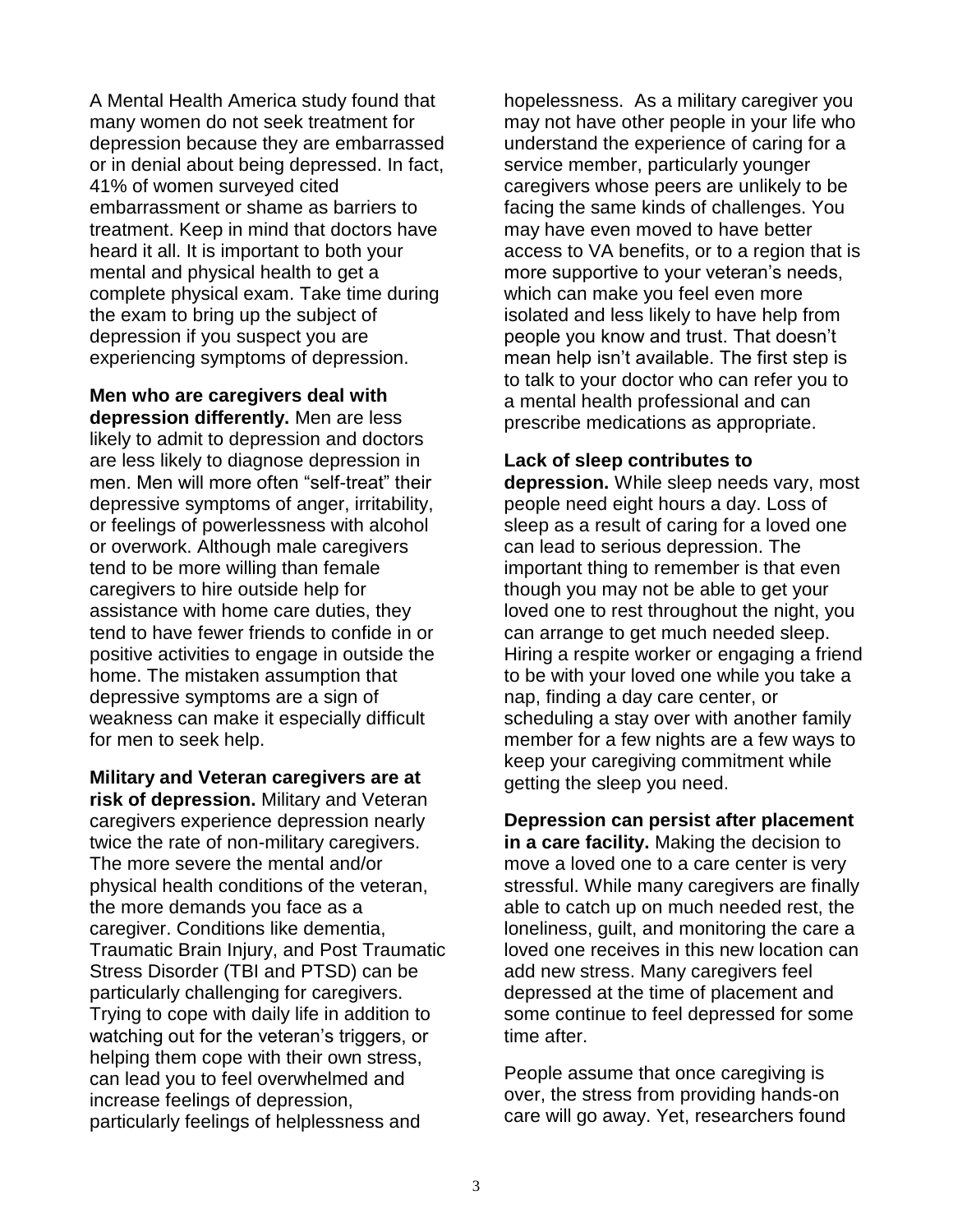that even three years after the death of a spouse with dementia, some former caregivers continued to experience depression and loneliness. In an effort to return their life to normal, former caregivers may need to seek help for depression as well.

# **What to Do If You Think You Have Depression**

Depression deserves to be treated with the same attention afforded any other illness, such as diabetes or high blood pressure. Likewise, the best way to figure out what is causing symptoms is to talk to a qualified professional, like your doctor. If you feel uncomfortable using the term depression, tell your doctor that you are "feeling blue" or "feeling down," and describe your personal experience and symptoms. The more specific you can be, the better your doctor can help you. The important thing is to make it a priority during your appointment and be as honest as possible, so your doctor can help you.

It's not uncommon for a person receiving care to suffer from undiagnosed depression. Everything can feel worse than it is from their perspective adding to any daily caregiving challenges you may be experiencing. If you suspect this is the case in your caregiving situation, look for an opportunity to share your concern with them. If they are reluctant to talk about it with you, encourage a trusted friend to talk with them or consider leaving a message for their doctor regarding your concern prior to their next appointment.

# **How is Depression Treated?**

The first step to getting the best treatment for depression is to meet with a mental health professional such as a psychologist, social worker, or other licensed therapist. At the same time, schedule a physical exam with your doctor. Certain

medications, as well as some medical conditions such as viral infection, can cause the same symptoms as depression, and should be evaluated by a physician. The exam should include lab tests and an interview that tests for mental status to determine if speech, memory, or thought patterns have been affected.

Although a physician may prescribe antidepressant medication, medication alone is not the most effective treatment for depression. Concurrent guidance of a mental health professional is strongly recommended. The therapist or counselor will listen to your concerns, screen you for symptoms of depression, and assist you in developing ways to address your stress and build new coping patterns.

One way to find a professional is to ask a friend for the name of someone they know and trust. You may also find someone by asking your minister or rabbi, your doctor, or if you are employed, you may check your employer's health insurance provider list or Employee Assistance Program (EAP). In addition, national organizations can provide contact information for mental health professionals in your community. (See "Finding a Professional in Your Area" in this fact sheet.)

It is important to trust and feel comfortable with the professional you see. It is not uncommon to request a free introductory phone or in-person meeting to help determine if the professional is the right match for your particular needs and style. It is appropriate to clarify:

- What the cost will be
- How much your insurance will pay
- How many scheduled sessions you should expect to have with the mental health therapist

Any treatment should be evaluated regularly to ensure that it continues to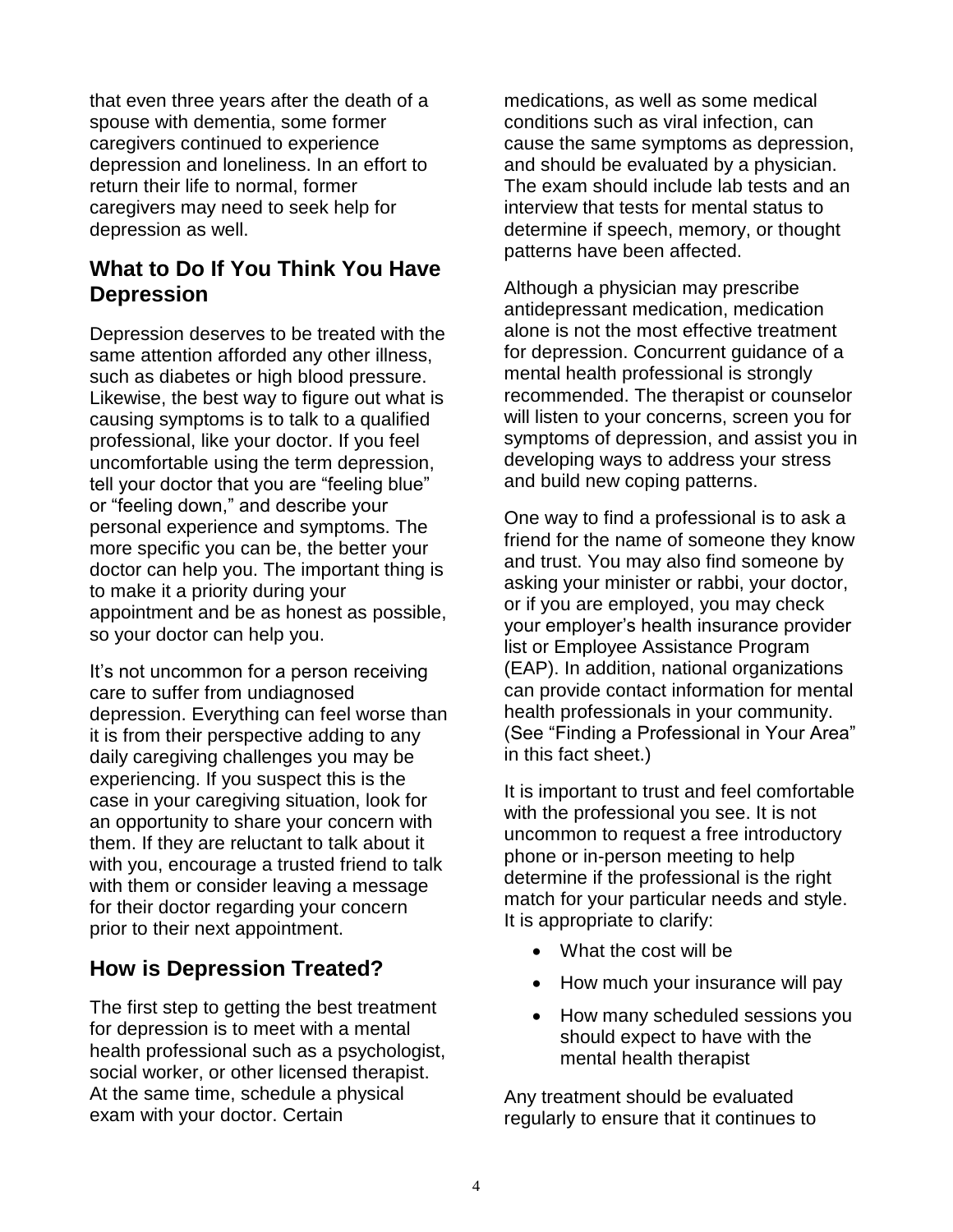contribute towards your improved health and growth.

# **Treatment Options**

Upon review of a physical and mental health evaluation, a course of treatment may be recommended. Primary treatment options are psychotherapy (also referred to as mental health therapy and talk therapy) and antidepressant medication. These treatments may be used alone or in combination with one another. The most frequent treatment for depressive symptoms that have progressed beyond the mild stage is antidepressant medication, which provides relatively quick symptom relief. Critical to treatment for depression is the concurrent use of psychotherapy along with medication. Discussing your situation with a therapist can open up new self-awareness for addressing a particular emotional concern and provide guidance to address challenges in getting and staying healthy.

When choosing a therapist, be sure to ask about their experience working with family caregivers and their understanding of caregiving related stressors.

If drug therapy is recommended, a certain amount of trial and error is necessary to find the right type and dosage of medication for each individual and it may take several weeks before effects are felt. Good communication between patient and doctor is important. Older adults should be especially careful to watch for medication side effects caused from too high a dosage or interactions with other medications.

# **Complementary and Alternative Therapies**

Many complementary medicines and alternative therapies are promoted for coping with depression. Some have been tested in scientific clinical trials, but many

have not. Here is an overview of some of the most common therapies:

**Physical Exercise:** Exercise has been found to reduce the effects of depression. Walking three times a week for 30 to 45 minutes has been linked to reducing or alleviating symptoms of depression. If that seems like a lot of time you don't have, then start with 15 minutes one-time a week. The important message is to get started with a regular exercise activity.

It is unknown whether physical activity prevents the onset of depression or just helps modify the effects. Arranging time for exercise is sometimes difficult for caregivers. It is often seen as a "value added" activity—something to do when everything else is done. You might consider adding it to your "to do" list, asking a friend to give you a "walk date" each week as a gift, or requesting that your doctor write a prescription for walking or joining an exercise class. All the research shows that for a healthier life, it makes good sense to make time for exercise.

**Mind-Body Techniques:** There is a growing body of research showing that our thoughts, beliefs and feelings can have a direct impact on our health, and our physical health can impact our mental state. Your mind and body are interrelated. Implementing mind-body techniques into your routine may help alleviate depression.

Even 5 to 10 minutes of any of these techniques may be beneficial. These are some to try:

- Meditation
- Prayer
- Deep breathing
- **Acupuncture**
- Yoga
- **Massage**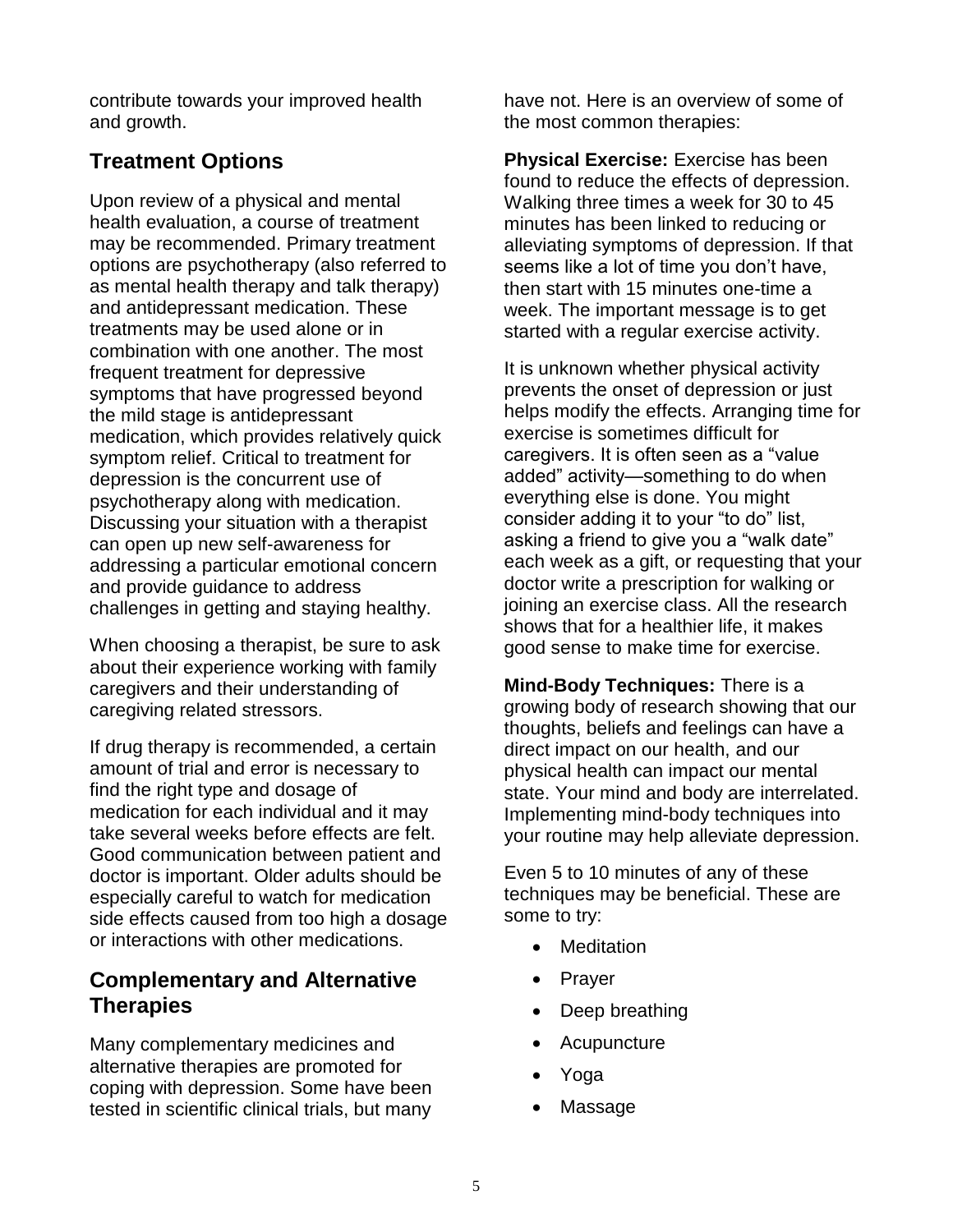- Listening to music
- Creating art
- Guided imagery
- Journaling

**Supplements:** Herbal "over-the-counter" treatments such as St. John's Wart (Hypericum perforatum) and other supplements such as SAMe and omega-3 fatty acids are under study and/or in popular use in the US and Europe for treating depressive symptoms. At present, for nonprescription drugs in the US, there are no established criteria for determining the amount of active ingredient a company puts in their product or what dose is right for a given person. Effectiveness of a product is difficult to determine, and the effects of a product can have negative side effects. For example, the US Food and Drug Administration issued a warning stating that St. John's wort may affect the metabolic pathway used by many prescription drugs prescribed to treat a number of conditions, including heart disease, depression, and HIV infections.

### *If you are taking any herbal supplements or considering taking them, talk with your health care provider to ensure they will not interfere with any other treatment you are receiving.*

**Light Therapy:** Caregivers who feel "the blues" when confined indoors or in response to winter's gray days may suffer from Seasonal Affective Disorder (SAD), also referred to as "winter depression." As seasons change, there is a shift in our biological internal clocks or circadian rhythms, partly in response to the changes in sunlight patterns. This can cause our biological clocks to be out of sync with our daily schedules. People with SAD have a difficult time adjusting to the shortage of sunlight in the winter months. SAD symptoms are most pronounced in

January and February, when the days are shortest. SAD is often misdiagnosed as hypothyroidism, hypoglycemia, infectious mononucleosis, and other viral infections.

Light therapy, using specially designed bright fluorescent lights, has been shown to reverse SAD's depressive symptoms. Experts believe that the light therapy works by altering the levels of certain brain chemicals, specifically melatonin. Antidepressant medication along with other treatments, including exercise, may be helpful as well. If you experience mild depressive symptoms seasonally, experiment with increasing the light in your surroundings, using lamps or other sources. If the symptoms are strong enough to impair your day-to-day functioning, seek out a mental health professional with expertise in treating SAD.

# **Paying for Treatment**

Private health insurance and Medicare may pay for some mental health care, and the Affordable Care Act (ACA) has increased insurance coverage for mental health benefits. Policies vary widely, so it's best to call the mental health professional directly to find out if they accept your insurance for payment. Health insurance providers will usually list mental health professionals in the same insurance material that lists health plan medical doctors. Medicare recipients will find the booklet titled, "Medicare and Your Mental Health Benefits" a helpful source of information. See the "Resources" section of this fact sheet to find out how to obtain a copy.

The "covered services" of the insurance plan will specify mental health coverage for inpatient (hospital, treatment center) and outpatient (professional's office) care, how many visits are paid for, and at what rate of reimbursement. Employed caregivers may also have access to an Employee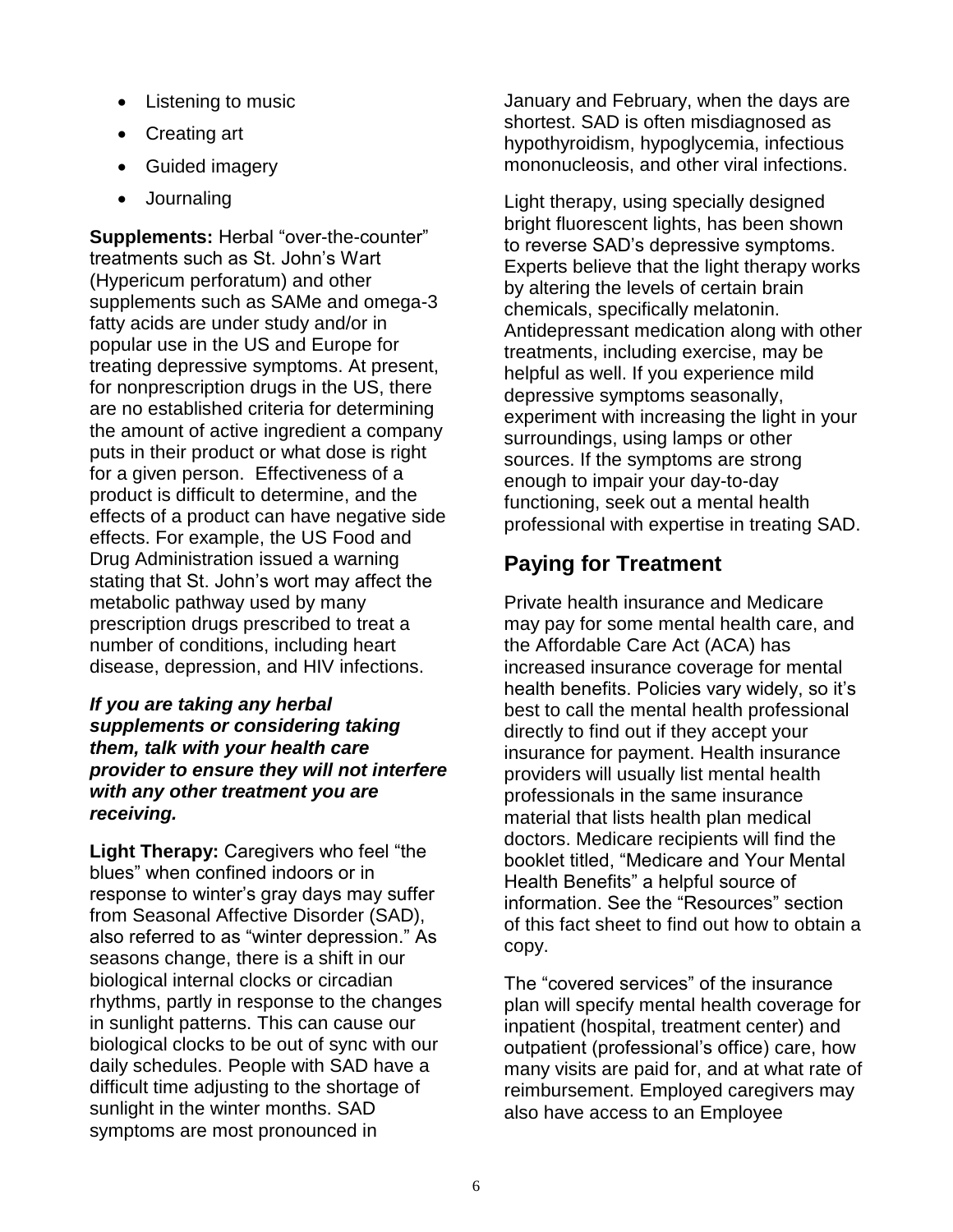Assistance Program, where licensed professionals (usually psychologists and social workers) are available for confidential sessions to discuss personal or professional problems.

Professionals who don't accept insurance are called "out-of-network providers," and may be able to provide you with a receipt that you can submit to your insurance for partial reimbursement. Check with the professional to see if this is an option. If so, you'll have to contact your insurance company to make sure they'll cover some of the cost. They may require you to meet a deductible before they will start paying.

Caregivers without health insurance or who pay out-of-pocket for care will find that fees vary by professional and region, with psychiatrists and psychologists charging at the higher end of the fee scale, and therapists and social workers offering services at a more moderate rate. Some professionals offer a sliding scale fee, meaning they may slide their fee down to meet your need. There may also be lowfee clinics that have a set low fee or will apply a fee based on your ability to pay. In these settings, you are often meeting with a mental health intern who is being supervised by a licensed mental health provider. In any case, find out what the fee is up front to avoid any misunderstandings later on.

# **Strategies to Help Yourself**

Depressive disorders can make one feel exhausted, helpless, and hopeless. Such negative thoughts and feelings make some people feel like giving up. It is important to realize that these negative views are part of the depression and may not accurately reflect the situation. Below are guidelines adapted from The National Institute of Mental Health offering recommendations for dealing with depression. Set realistic goals in light of the depression. You may

not be able to accomplish as much as you are accustomed to when you are feeling well.

- Break large tasks into small ones, set some priorities, and do what you can as you can.
- Try to be with other people and to confide in someone you know and trust; it is often better than suffering alone.
- Participate in activities that may make you feel better, such as exercise, going to a movie or ballgame, or attending a religious, social, or community event.
- Expect your mood to improve gradually, not immediately. Feeling better takes time.
- It is advisable to postpone important decisions until the depression has lifted. Before deciding to make a significant transition—change jobs, get married or divorced—discuss it with others who know you well and can offer another view of your situation.
- People rarely "snap out of" a depression. People who expect you to do this are misguided in their understanding of your condition.
- Remember, positive thinking and the practice of new coping patterns will replace the negative thinking that is part of the depression. The negative thinking will be reduced as your depression responds to treatment.
- Say "yes" to offers of help and engagement by family and friends who you know and trust.

Direct assistance in providing care for your loved one, such as respite care relief, as well as positive feedback from others, positive self-talk, and recreational activities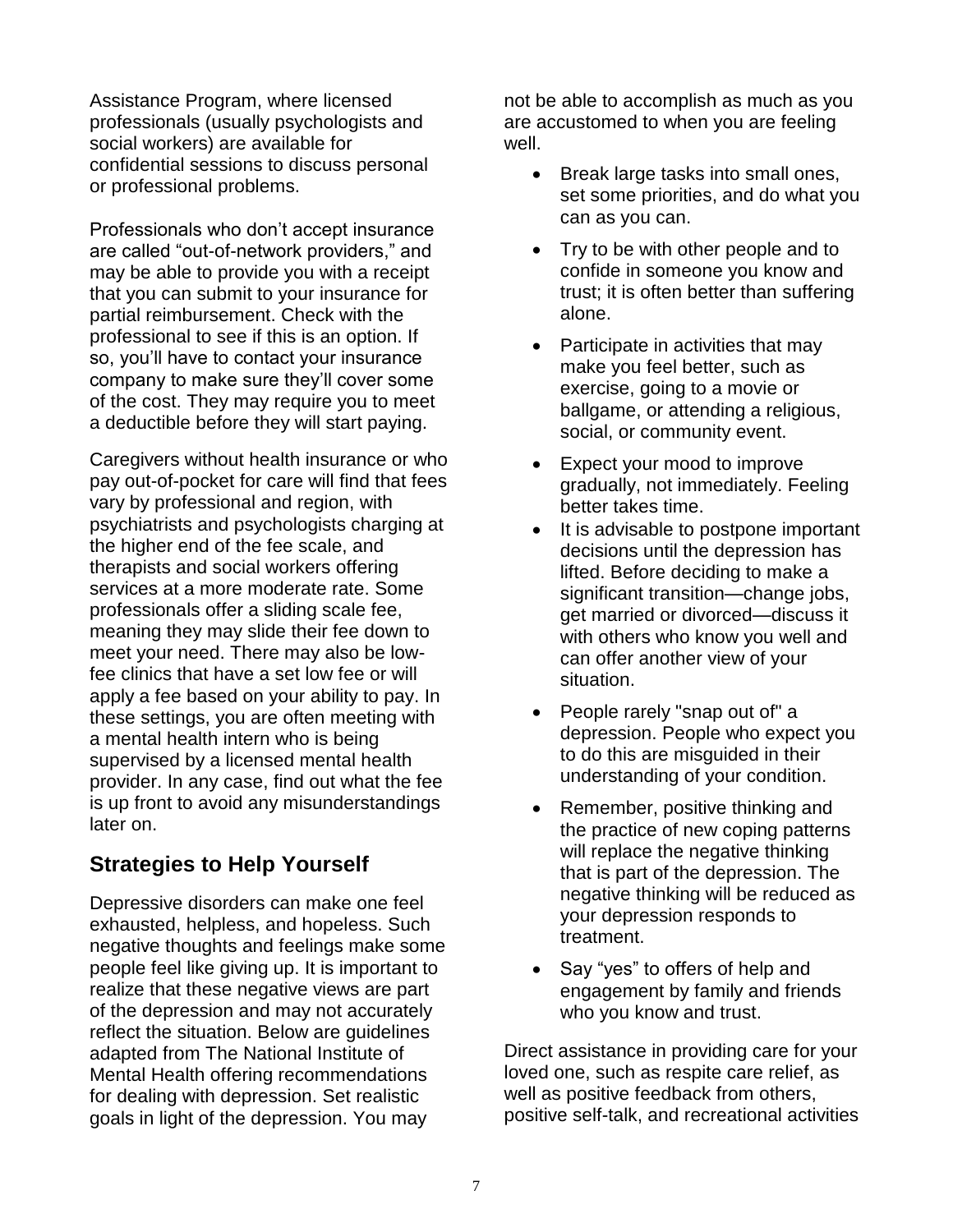are linked to lower levels of depression. Look for classes and support groups available through caregiver support organizations to help you learn or practice effective problem-solving and coping strategies needed for caregiving. For your health and the health of those around you, take some time to care for yourself.

## **Resources**

### **Southern Caregiver Resource Center**

3675 Ruffin Road, Suite 230 San Diego, CA 92123 (858) 268-4432 | (800) 827-1008 (in CA) E-mail: [scrc@caregivercenter.org](mailto:scrc@caregivercenter.org) Website: [www.caregivercenter.org](http://www.caregivercenter.org/)

Southern Caregiver Resource Center offers free support services to family caregivers of adults with chronic and disabling conditions in San Diego and Imperial counties. Services include information and referral, needs assessments, care planning, family consultation, case management, individual counseling, legal and financial consultation, respite care, education and training, and support groups.

## **Family Caregiver Alliance National Center on Caregiving**

(415) 434-3388 | (800) 445-8106 Website: [www.caregiver.org](http://www.caregiver.org/) E-mail: [info@caregiver.org](mailto:info@caregiver.org)

Family Caregiver Alliance (FCA) seeks to improve the quality of life for caregivers through education, services, research and advocacy. Through its National Center on Caregiving, FCA offers information on current social, public policy, and caregiving issues and provides assistance in the development of public and private programs for caregivers.

### **Medicare**

[www.medicare.gov](http://www.medicare.gov/) 1-800-MEDICARE (1-800-633-4227) Request a copy of "Medicare and Your Mental Health Benefits."

### **National Institute of Mental Health** [www.nimh.nih.gov](http://www.nimh.nih.gov/)

Provides free information on depression and other mental illnesses in English and Spanish.

**National Institute for Complementary and Alternative Medicine** [www.nccam.nih.gov](http://www.nccam.nih.gov/)

### **Finding a Professional in Your Area**

**Psychiatrist (MD):** A psychiatrist is a medical doctor who specializes in the diagnosis, treatment, and prevention of mental illnesses, including substance abuse and addiction.

• **American Psychiatric Association** [www.psych.org](http://www.psych.org/)

Provides free information on depression and referrals to psychiatrists in your area.

**Psychologist (PhD):** Licensed to practice psychotherapy and has special training in psychological testing. Although referred to as "doctor," a psychologist cannot prescribe medications.

• **American Psychological Association** [www.apa.org](http://www.apa.org/)

> Visit APA's website for more information about depression or call the toll-free number to be referred to a psychologist in your area.

### **Licensed Clinical Social Worker**

**(LCSW.):** Licensed to practice psychotherapy, with special training in addressing the person-in-environment. Has specialized training in human behavior, family behavior, psychology, and problem solving. Has a Master's degree in Social Work (MSW) with two years of